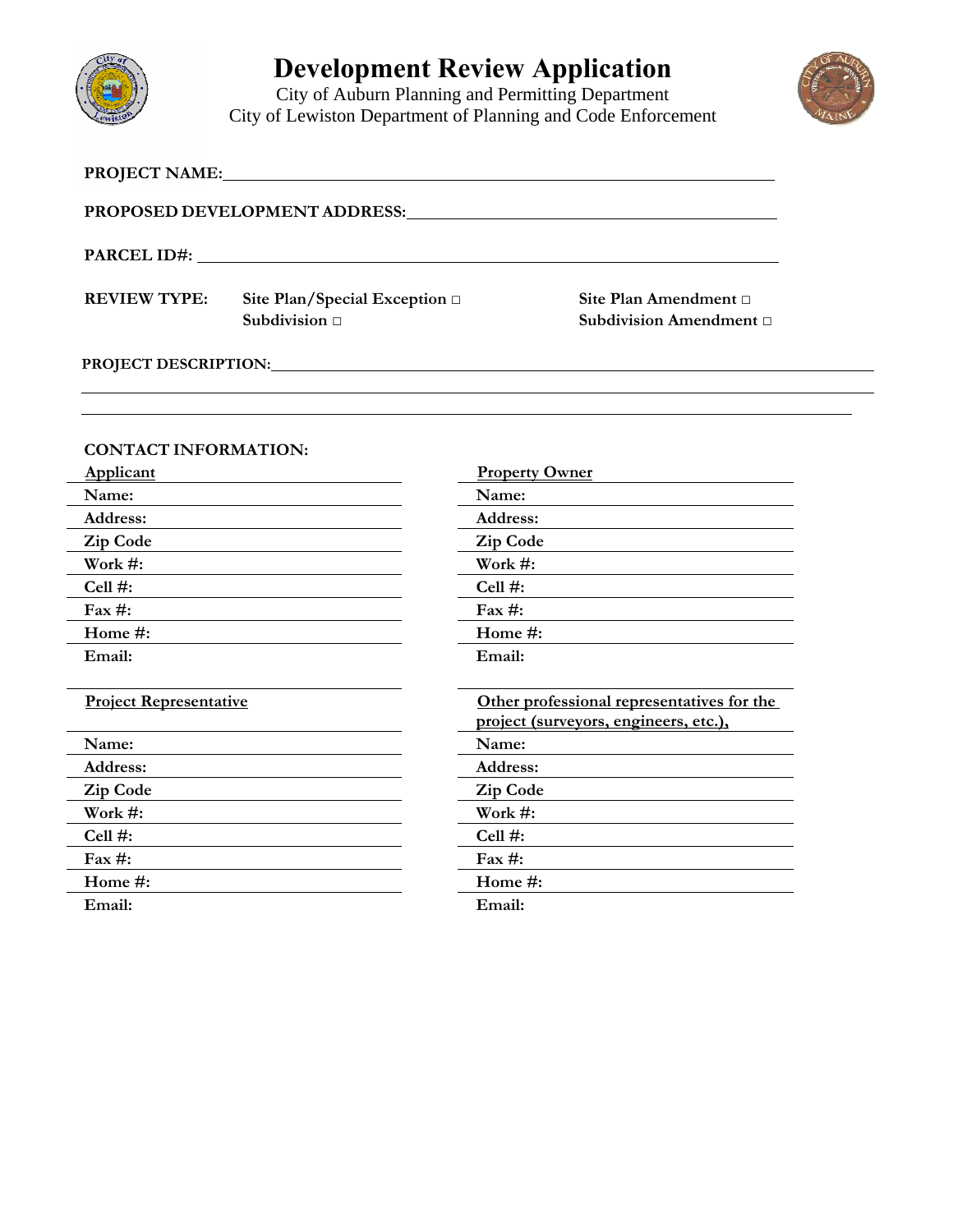# **PROJECT DATA**

**The following information is required where applicable, in order to complete the application**

### <sup>U</sup>**IMPERVIOUS SURFACE AREA/RATIO**

| Existing Total Impervious Area          |                            | sq. ft.       |
|-----------------------------------------|----------------------------|---------------|
| Proposed Total Paved Area               |                            |               |
| Proposed Total Impervious Area          |                            |               |
| Proposed Impervious Net Change          | <u>sq. ft.</u>             |               |
| Impervious surface ratio existing       | <sup>0</sup> % of lot area |               |
| Impervious surface ratio proposed       |                            | % of lot area |
| <b>BUILDING AREA/LOT</b>                |                            |               |
| <b>COVERAGE</b>                         |                            |               |
| <b>Existing Building Footprint</b>      |                            |               |
| Proposed Building Footprint             |                            |               |
| Proposed Building Footprint Net change  |                            |               |
| Existing Total Building Floor Area      |                            |               |
| Proposed Total Building Floor Area      | <u>sq. ft.</u>             |               |
| Proposed Building Floor Area Net Change | $sq.$ ft                   |               |
| New Building                            | $(yes \text{ or } no)$     |               |
| Building Area/Lot coverage existing     |                            | % of lot area |
| Building Area/Lot coverage proposed     |                            | % of lot area |
| <b>ZONING</b>                           |                            |               |
| Existing                                |                            |               |
| Proposed, if applicable                 |                            |               |
| <b>LAND USE</b>                         |                            |               |
| Existing                                |                            |               |
| Proposed                                |                            |               |
| <b>RESIDENTIAL, IF APPLICABLE</b>       |                            |               |
| Existing Number of Residential Units    |                            |               |
| Proposed Number of Residential Units    |                            |               |
| Subdivision, Proposed Number of Lots    |                            |               |
| <b>PARKING SPACES</b>                   |                            |               |
| Existing Number of Parking Spaces       |                            |               |
| Proposed Number of Parking Spaces       |                            |               |
| Required Number of Parking Spaces       |                            |               |
| Number of Handicapped Parking Spaces    |                            |               |
|                                         |                            |               |
| <b>ESTIMATED COST OF PROJECT</b>        |                            |               |

### <sup>U</sup>**DELEGATED REVIEW AUTHORITY CHECKLIST**

### <sup>U</sup>**SITE LOCATION OF DEVELOPMENT AND STORMWATER MANAGEMENT**

| Existing Impervious Area                                                                               | sa. tt. |
|--------------------------------------------------------------------------------------------------------|---------|
| Proposed Disturbed Area                                                                                | sa. tt. |
| Proposed Impervious Area                                                                               | sa. tt. |
| 1. If the numerical districts and in constant have seen a seen than the seculiar at shall see the face |         |

- **1. If the proposed disturbance is greater than one acre, then the applicant shall apply for a Maine Construction General Permit (MCGP) with MDEP.**
- **2. If the proposed impervious area is greater than one acre including any impervious area crated since 11/16/05, then the applicant shall apply for a MDEP Stormwater Management Permit, Chapter 500, with the City.**
- **3. If total impervious area (including structures, pavement, etc) is greater than 3 acres since 1971 but less than 7 acres, then the applicant shall apply for a Site Location of Development Permit with the City. If more than 7 acres then the application shall be made to MDEP unless determined otherwise.**
- **4. If the development is a subdivision of more than 20 acres but less than 100 acres then the applicant shall apply for a Site Location of Development Permit with the City. If more than 100 acres then the application shall be made to MDEP unless determined otherwise.**

### <sup>U</sup>**TRAFFIC ESTIMATE**

| Total traffic estimated in the peak hour-existing | passenger car equivalents (PCE) |
|---------------------------------------------------|---------------------------------|
| (Since July 1, 1997)                              |                                 |

Total traffic estimated in the peak hour-proposed (Since July 1, 1997) passenger car equivalents (PCE) If the proposed increase in traffic exceeds 100 one-way trips in the peak hour then a traffic movement permit will be required.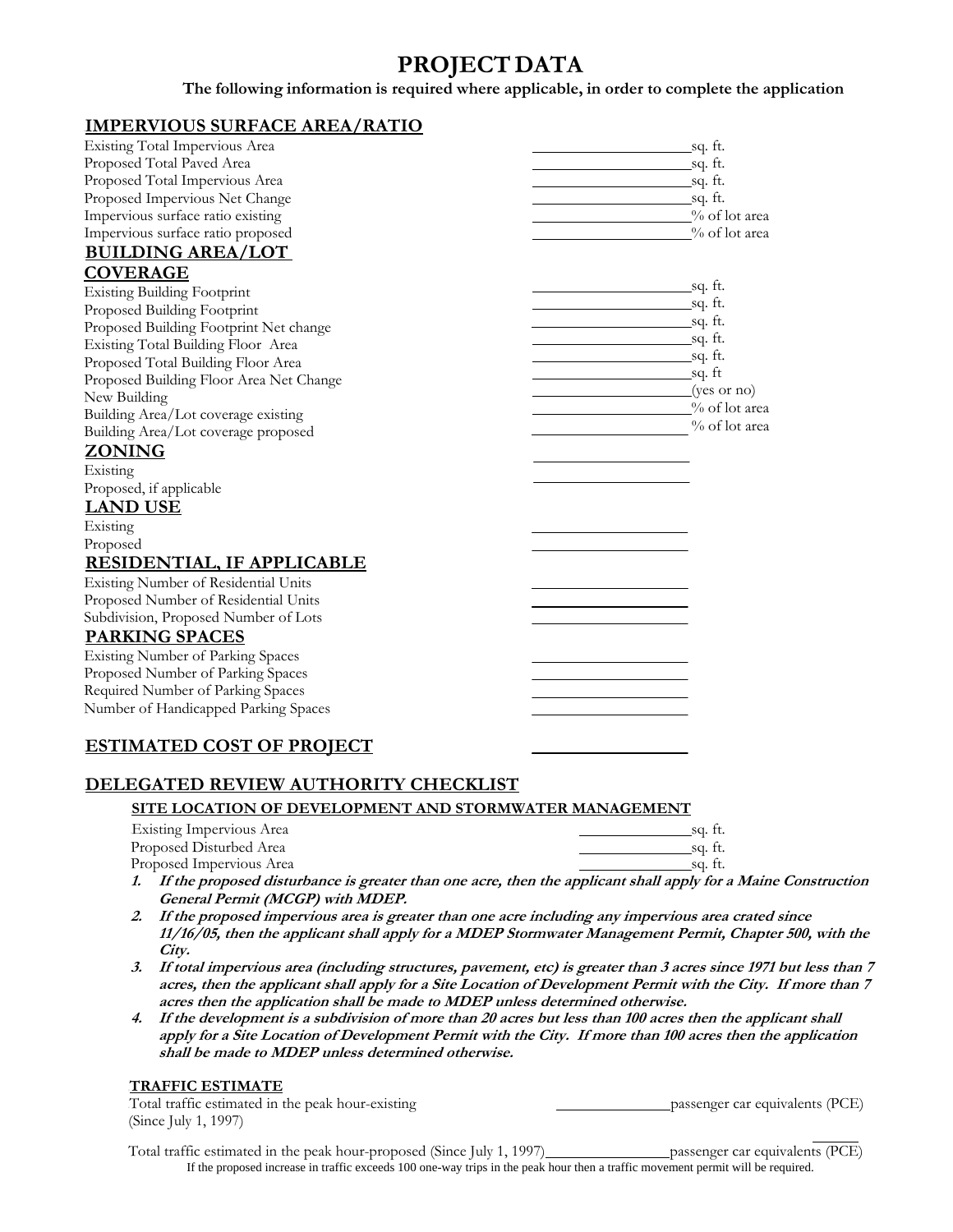

# **DEVELOPMENT REVIEW APPLICATION SUBMISSION**

### **Submission shall include payment of fee and fifteen (15) complete packets containing the following materials:**

- 1. Full size plans containing the information found in the attached sample plan checklist.
- 2. Application form that is completed and signed.
- 3. Cover letter stating the nature of the project.
- 4. All written submittals including evidence of right, title and interest.
- 5. Copy of the checklist completed for the proposal listing the material contained in the submitted application.

### **Refer to the application checklist for a detailed list of submittal requirements.**

L/A's development review process and requirements have been made similar for convenience and to encourage development. Each Citys ordinances are available online at their prospective websites: Auburn: www.auburnmaine.org. under City Departments/ Planning and Permitting/Land Use Division/Zoning Ordinance

Lewiston: http://www.ci.lewiston.me.us/clerk/ordinances.htm. Refer to Appendix A of the Code of Ordinances

I hereby certify that I am the Owner of record of the named property, or that the owner of record authorizes the proposed work and that I have been authorized by the owner to make this application as his/her authorized agent. I agree to conform to all applicable laws of this jurisdiction. In addition, I certify that the City's authorized representative shall have the authority to enter all areas covered by this permit at any reasonable hour to enforce the provisions of the codes applicable to this permit.

#### This application is for development review **only**; a Performance Guarantee, Inspection Fee, Building Permit **Application and other associated fees and permits will be required prior to construction.**

| <b>Signature of Applicant:</b> | <b>Date:</b> |
|--------------------------------|--------------|
|                                |              |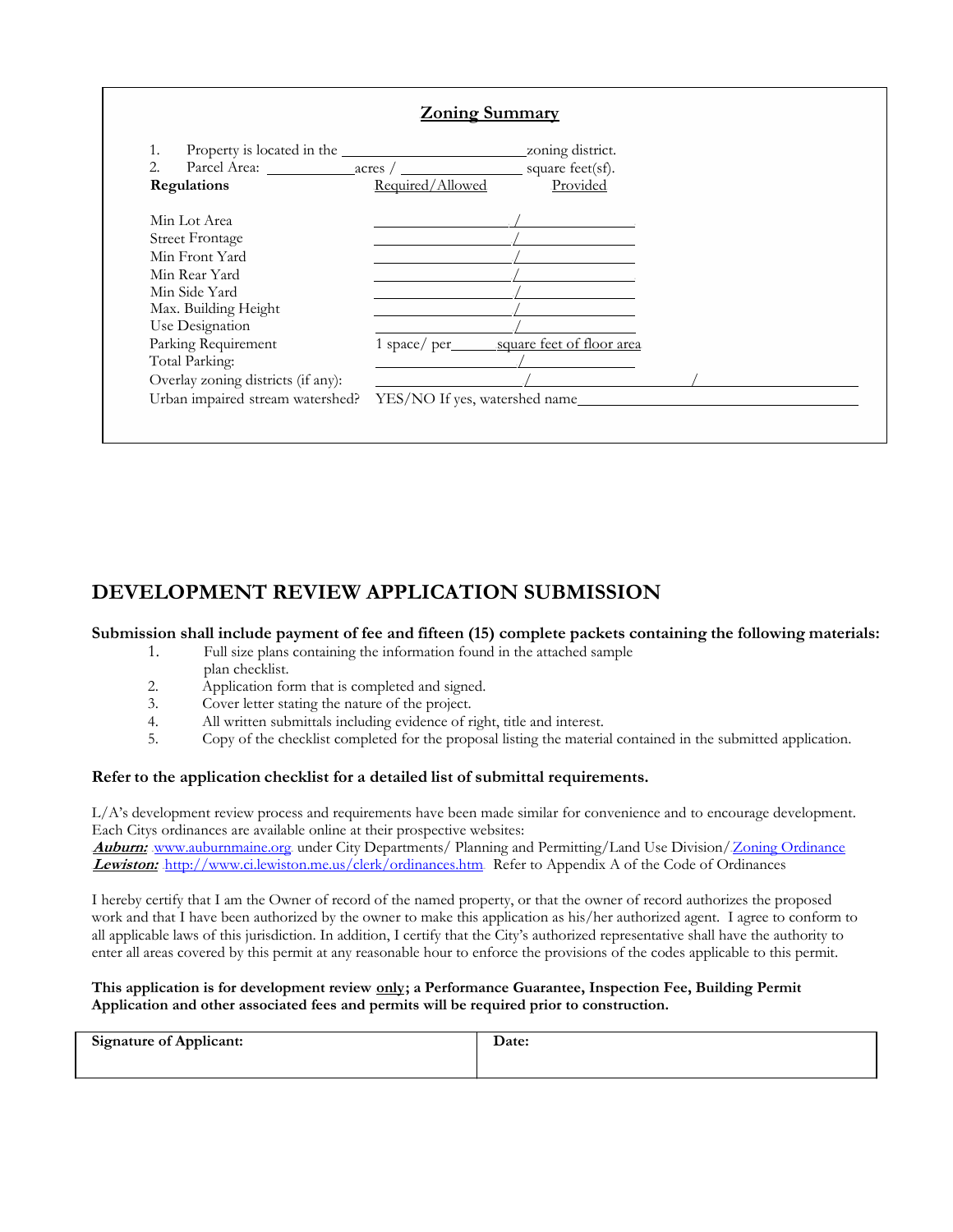**Development Review Checklist City of Auburn Planning and Permitting Department City of Lewiston Department of Planning and Code Enforcement**



1

## <sup>U</sup>**THE FOLLOWING INFORMATION IS REQUIRED WHERE APPLICABLE TO BE SUBMITTED FOR AN APPLICATION TO BE COMPLETE**

**PROJECT NAME:** 

**PROPOSED DEVELOPMENT ADDRESS and PARCEL #:** 

| <b>Required Information</b> |                                            | <b>Check Submitted</b> |              | <b>Applicable</b><br>Ordinance |               |
|-----------------------------|--------------------------------------------|------------------------|--------------|--------------------------------|---------------|
| <b>Site Plan</b>            |                                            | <b>Applicant</b>       | <b>Staff</b> | Lewiston                       | <b>Auburn</b> |
|                             | <b>Owner's Names/Address</b>               |                        |              |                                |               |
|                             | Names of Development                       |                        |              |                                |               |
|                             | Professionally Prepared Plan               |                        |              |                                |               |
|                             | Tax Map or Street/Parcel Number            |                        |              |                                |               |
|                             | Zoning of Property                         |                        |              |                                |               |
|                             | <b>Distance to Property Lines</b>          |                        |              |                                |               |
|                             | Boundaries of Abutting land                |                        |              |                                |               |
|                             | Show Setbacks, Yards and                   |                        |              |                                |               |
|                             | <b>Buffers</b>                             |                        |              |                                |               |
|                             | Airport Area of Influence (Auburn<br>only) |                        |              |                                |               |
|                             | Parking Space Calcs                        |                        |              |                                |               |
|                             | <b>Drive Openings/Locations</b>            |                        |              |                                |               |
|                             | <b>Subdivision Restrictions</b>            |                        |              |                                |               |
|                             | Proposed Use                               |                        |              |                                |               |
|                             | PB/BOA/Other Restrictions                  |                        |              |                                |               |
|                             | <b>Fire Department Review</b>              |                        |              |                                |               |
|                             | Open Space/Lot Coverage                    |                        |              |                                |               |
|                             | Lot Layout (Lewiston only)                 |                        |              |                                |               |
|                             | Existing Building (s)                      |                        |              |                                |               |
|                             | Existing Streets, etc.                     |                        |              |                                |               |
|                             | Existing Driveways, etc.                   |                        |              |                                |               |
|                             | Proposed Building(s)                       |                        |              |                                |               |
|                             | Proposed Driveways                         |                        |              |                                |               |
| <b>Landscape Plan</b>       |                                            |                        |              |                                |               |
|                             | <b>Greenspace Requirements</b>             |                        |              |                                |               |
|                             | Setbacks to Parking                        |                        |              |                                |               |
|                             | <b>Buffer Requirements</b>                 |                        |              |                                |               |
|                             | <b>Street Tree Requirements</b>            |                        |              |                                |               |
|                             | <b>Screened Dumpsters</b>                  |                        |              |                                |               |
|                             | <b>Additional Design Guidelines</b>        |                        |              |                                |               |

City of Auburn Planning and Permitting Department - 60 Court Street, Suite 104 - Auburn, ME 04210-Tel. (207)333-6601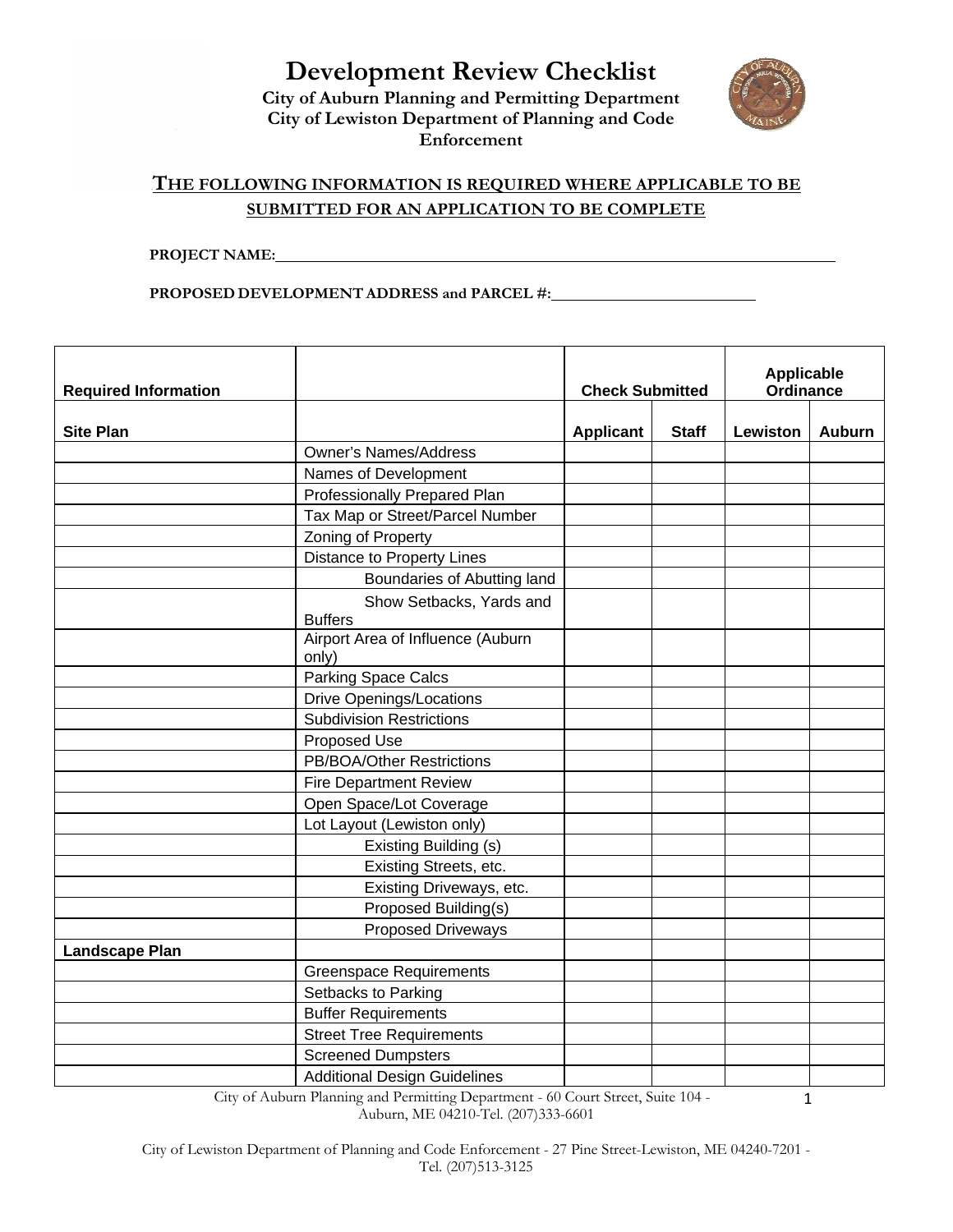|                                                 | <b>Planting Schedule</b>                  |  |  |
|-------------------------------------------------|-------------------------------------------|--|--|
| <b>Stormwater &amp; Erosion Control</b><br>Plan |                                           |  |  |
|                                                 | Compliance w/ chapter 500                 |  |  |
|                                                 | Show Existing Surface Drainage            |  |  |
|                                                 | Direction of Flow                         |  |  |
|                                                 |                                           |  |  |
|                                                 | <b>Location of Catch</b><br>Basins, etc.  |  |  |
|                                                 | <b>Drainage Calculations</b>              |  |  |
|                                                 | <b>Erosion Control Measures</b>           |  |  |
|                                                 | Maine Construction General Permit         |  |  |
|                                                 | Bonding and Inspection Fees               |  |  |
|                                                 | <b>Post-Construction Stormwater Plan</b>  |  |  |
|                                                 | Inspection/monitoring requirements        |  |  |
|                                                 | Third Party Inspections (Lewiston         |  |  |
|                                                 | only)                                     |  |  |
| <b>Lighting Plan</b>                            |                                           |  |  |
|                                                 | Full cut-off fixtures                     |  |  |
|                                                 | <b>Meets Parking Lot Requirements</b>     |  |  |
| <b>Traffic Information</b>                      |                                           |  |  |
|                                                 | Access Management                         |  |  |
|                                                 | Signage                                   |  |  |
|                                                 | PCE - Trips in Peak Hour                  |  |  |
|                                                 | <b>Vehicular Movements</b>                |  |  |
|                                                 | <b>Safety Concerns</b>                    |  |  |
|                                                 | <b>Pedestrian Circulation</b>             |  |  |
|                                                 | <b>Police Traffic</b>                     |  |  |
|                                                 | <b>Engineering Traffic</b>                |  |  |
| <b>Utility Plan</b>                             |                                           |  |  |
|                                                 | Water                                     |  |  |
|                                                 | Adequacy of Water Supply                  |  |  |
|                                                 | Water main extension agreement            |  |  |
|                                                 | Sewer                                     |  |  |
|                                                 | Available city capacity                   |  |  |
|                                                 | Electric                                  |  |  |
|                                                 | <b>Natural Gas</b>                        |  |  |
|                                                 | Cable/Phone                               |  |  |
| <b>Natural Resources</b>                        |                                           |  |  |
|                                                 | Shoreland Zone                            |  |  |
|                                                 | Flood Plain                               |  |  |
|                                                 | <b>Wetlands or Streams</b>                |  |  |
|                                                 | <b>Urban Impaired Stream</b>              |  |  |
|                                                 | Phosphorus Check                          |  |  |
|                                                 | Aquifer/Groundwater Protection            |  |  |
|                                                 | <b>Applicable State Permits</b>           |  |  |
|                                                 | No Name Pond Watershed<br>(Lewiston only) |  |  |

City of Auburn Planning and Permitting Department - 60 Court Street, Suite 104 - Auburn, ME 04210-Tel. (207)333-6601

2